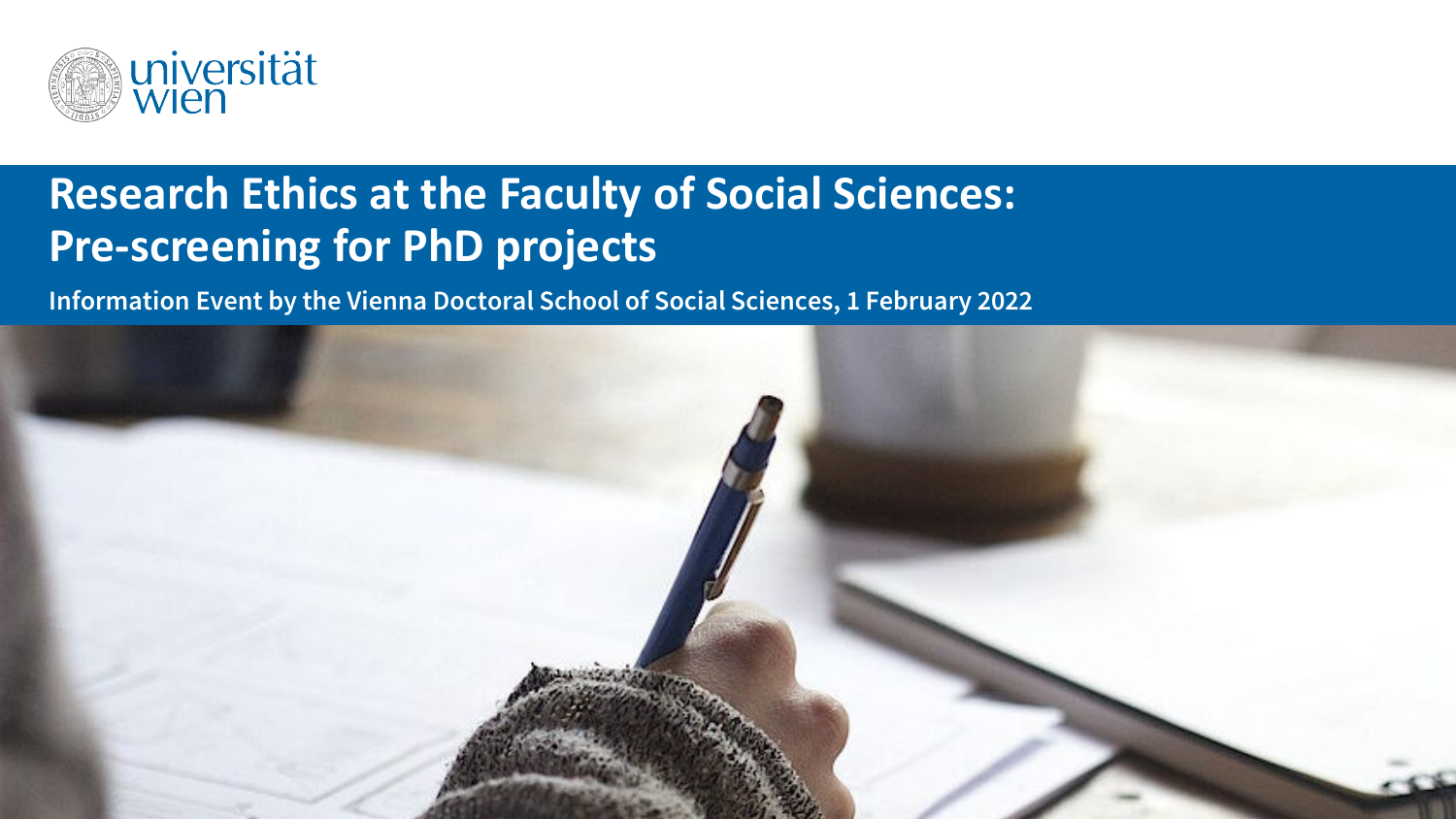

# **Contents**

- Introduction by dean Hajo Boomgaarden
- Research ethics at the Faculty of Social Sciences
	- What is the pre-screening for PhD projects?
	- The 3 stages of the pre-screening process
		- Stage 1: Preparation and online self-assessment
		- Stage 2: Public presentation at the Faculty
		- Stage 3: Preparation of empirical research
- Practical example: "walk-through"
- Q&A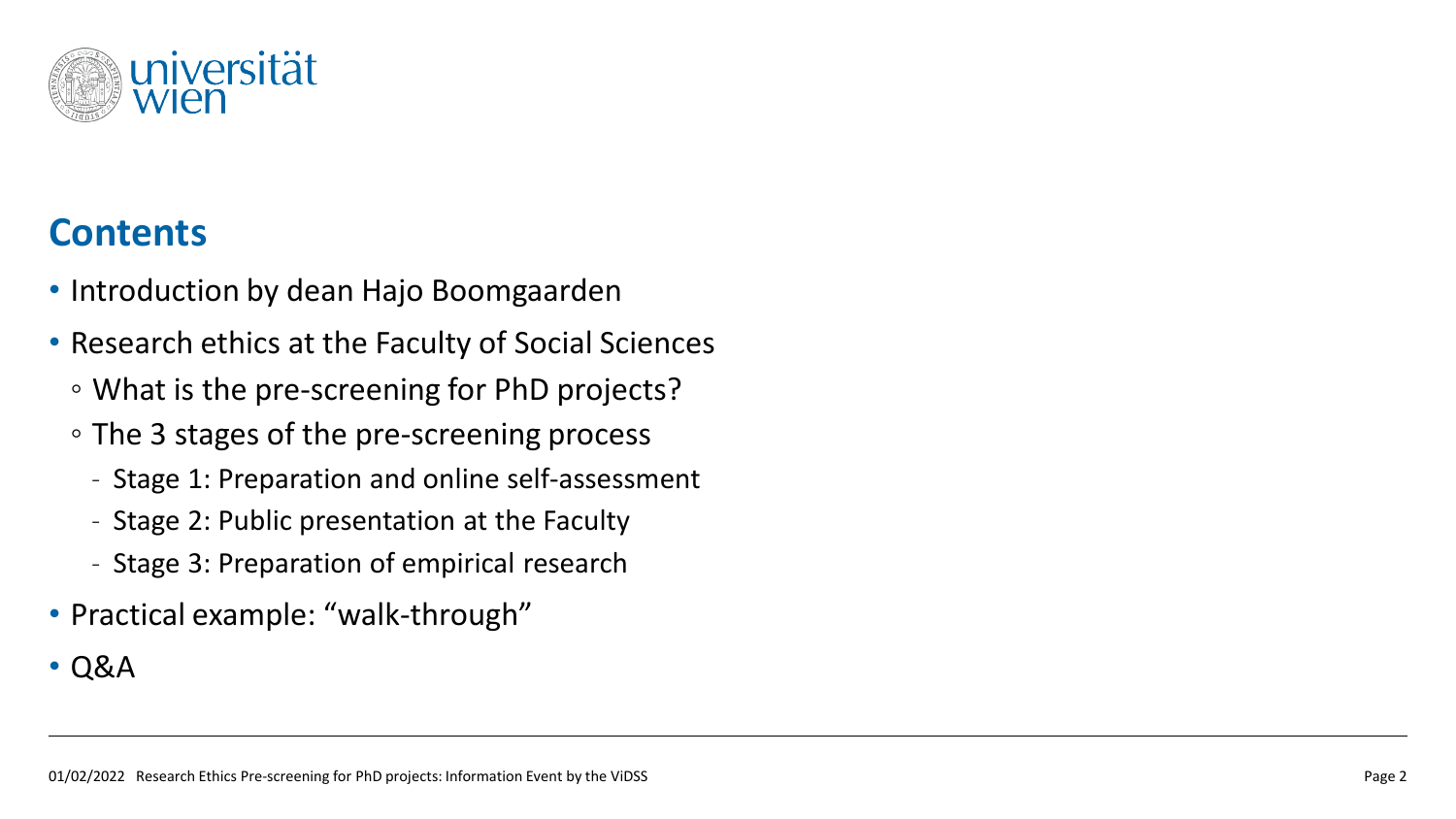

# **Research Ethics at the Faculty of Social Sciences**

- Information, procedures, resources and support on research ethics are available on the [website](https://sowi.univie.ac.at/en/research/research-ethics/research-ethics-screening/) of the Faculty of Social Sciences
- **Pre-screening for PhD projects**

[https://sowi.univie.ac.at/en/research/research-ethics/pre](https://sowi.univie.ac.at/en/research/research-ethics/pre-screening-for-phd-projects/)screening-for-phd-projects/

• and the regular [Research Ethics Screening](https://sowi.univie.ac.at/en/research/research-ethics/research-ethics-screening/) for researchers in the different departments of the Faculty of Social Sciences

### ening for PhD projec

Doctoral candidates are obliged to do this online self-assessment in preparation of the public presentation at the faculty ("fakultätsöffentliche Präsentation, FÖP") in the form of the pre-screening for PhD projects. The result of the selfassessment is discussed with the Doctoral Advisory Board in course of the public presentation at the Faculty. Doctoral candidates are advised to consider all comments received throughout the pre-screening.

Some departments of the Faculty of Social Sciences additionally expect affiliated doctoral candidates who successfully passed the public presentation at the Faculty to do the regular Research Ethics Screening (available for all researchers of the Faculty, see below), before they actually start the empirical research phase. In case of questions doctoral candidates should turn to their supervisor.

Researchers at the Faculty of Social Sciences do the online self-assessment in course of the project development in the form of the Research Ethics Screening. Depending on the department the process is either encouraged or mandatory. At some departments it is also mandatory for doctoral candidates, who have successfully passed the public presentation at the Faculty.

The Research Ethics Screening gives researchers and project teams the possibility to reflect on potential ethical risks, problems and challenges related to their projects and to obtain feedback by the Institutional Review Board of the Faculty of Social Sciences. They either receive a confirmation, that the project can be realized on the resarcher's own responsibility, or they must submit an application to the Ethics Committee of the University of Vienna. Based on Austrian legislation (2002 Universities Act) and the Statutes of the University of Vienna, the Ethics Committee is entitled to assess, if research projects respect the fundamental values of human dignity, liberty and health and do not violate any legal provisions.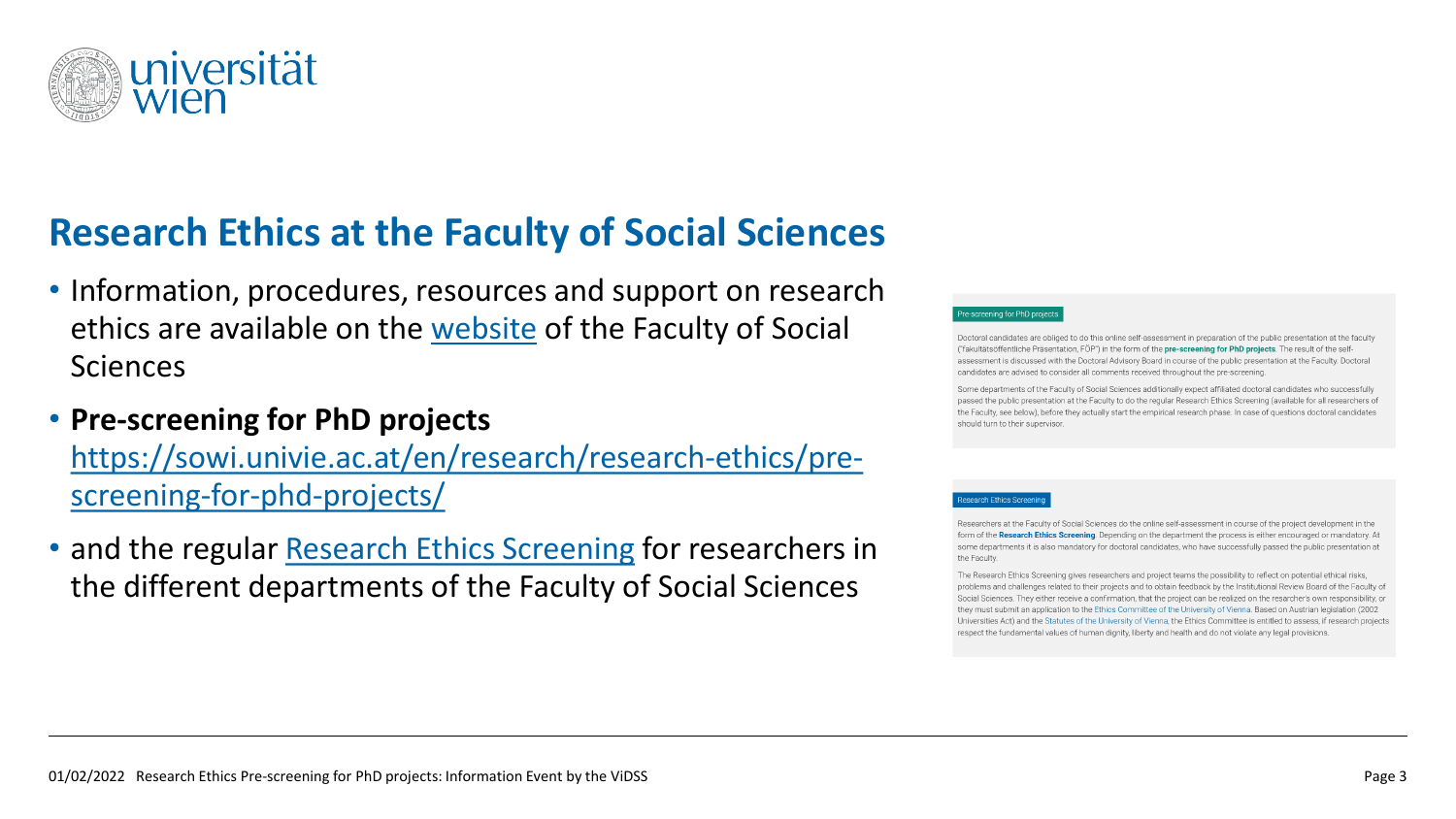

# **What is the pre-screening for PhD projects?**

- Tool to support reflection on research ethics in developing research projects
- The core of the process is a (field-specific) **research ethics questionnaire** which is supposed to
	- support doctoral candidates in developing their project and
	- the Doctoral Advisory Board in discussing research ethics during the public presentation at the Faculty
- [Resources and support](https://sowi.univie.ac.at/en/research/research-ethics/resources-and-support/) section
	- [Further information and material:](https://sowi.univie.ac.at/en/research/research-ethics/resources-and-support/further-information-and-material/) Univie Support, Guidelines, Legal Regulations, …
	- [Repository of the current scholarly debate](https://sowi.univie.ac.at/en/research/research-ethics/resources-and-support/repository-of-the-current-scholarly-debate/): Collection of publications on different aspects
- Mandatory as of February 2022 in order to [register](https://vds-sosci.univie.ac.at/doctoral-programme/public-presentation-at-the-faculty/) for the public presentation at the Faculty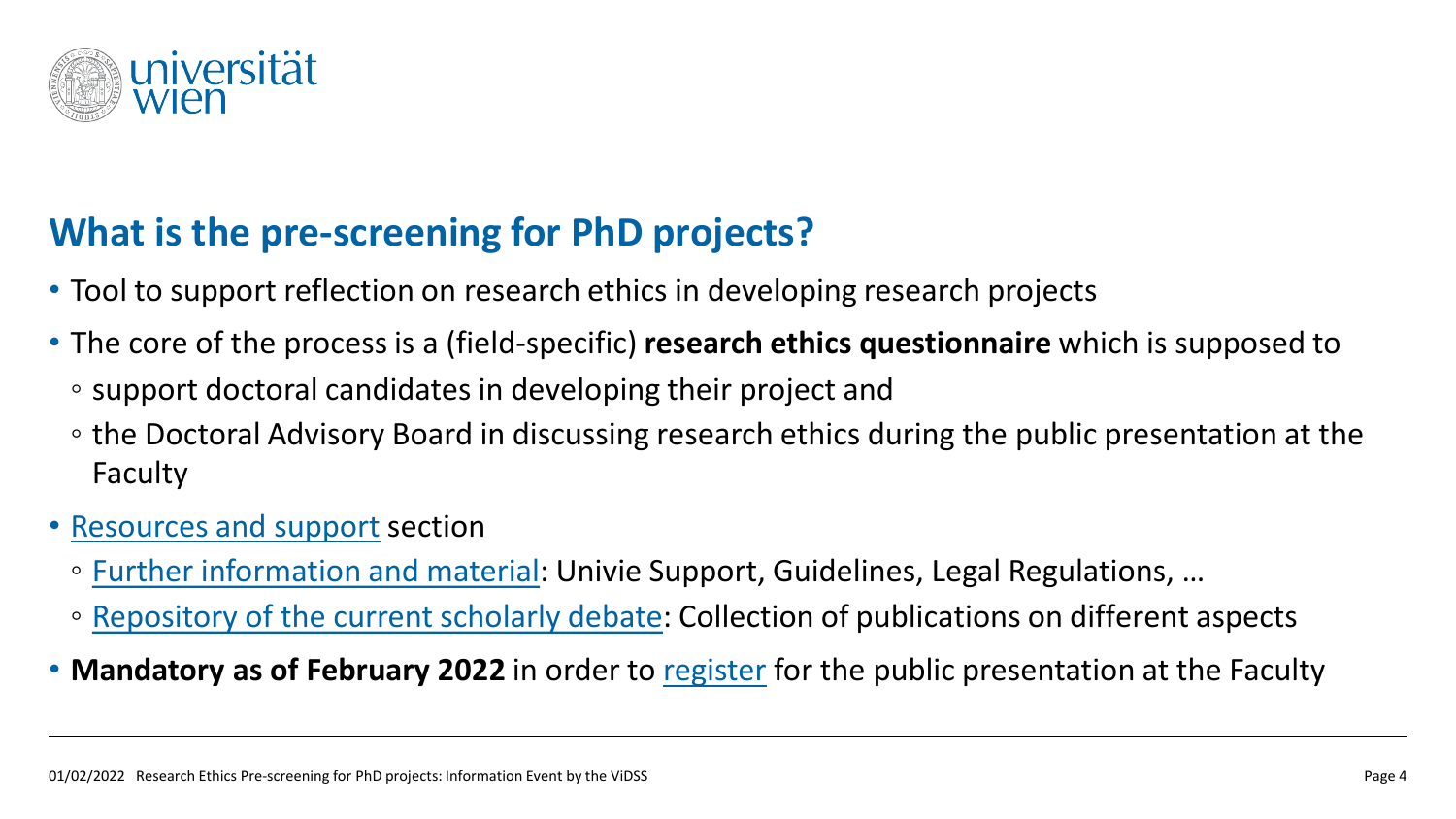

# **The 3 stages of the pre-screening process**



- In preparation of the public presentation at the Faculty doctoral candidates have to conduct an **online self-assessment**
- Throughout the **public presentation at the Faculty** reflections on research ethics are discussed with the Doctoral Advisory Board
- In preparation of empirical research, the **project is adapted** according to the advice received in the discussion

and depending on the specifics according to research field you would conduct the regular Research Ethics Screening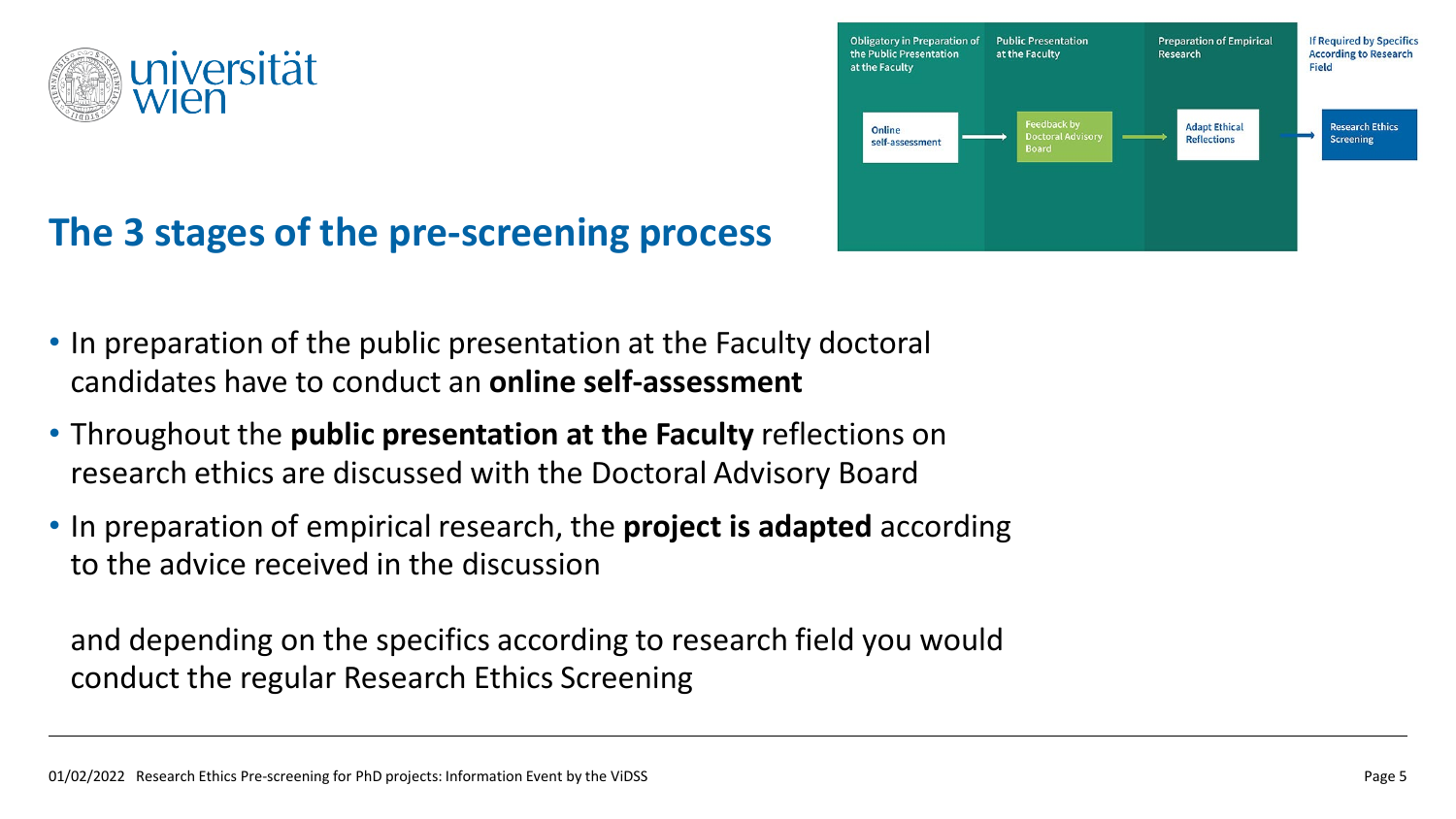

# **Stage 1: Preparation and online self-assessment**

- Consider the **research ethics questionnaire** early on
	- Consult the **specifics according to research field** section and **download the questionnaire**
	- Use it to identify potential ethical challenges in your project and to develop respective mitigation strategies
	- Think about including a section on research ethics in the research proposal and/or take notes on reflections in a separate document
- Conduct the **online self-assessment**
	- Have longer **answers** and the **overall ethical reflection** ready in a separate document
	- Fill out and submit the online self-assessment
	- **Sign** the **pre-screening confirmation** and **register** for the public presentation at the Faculty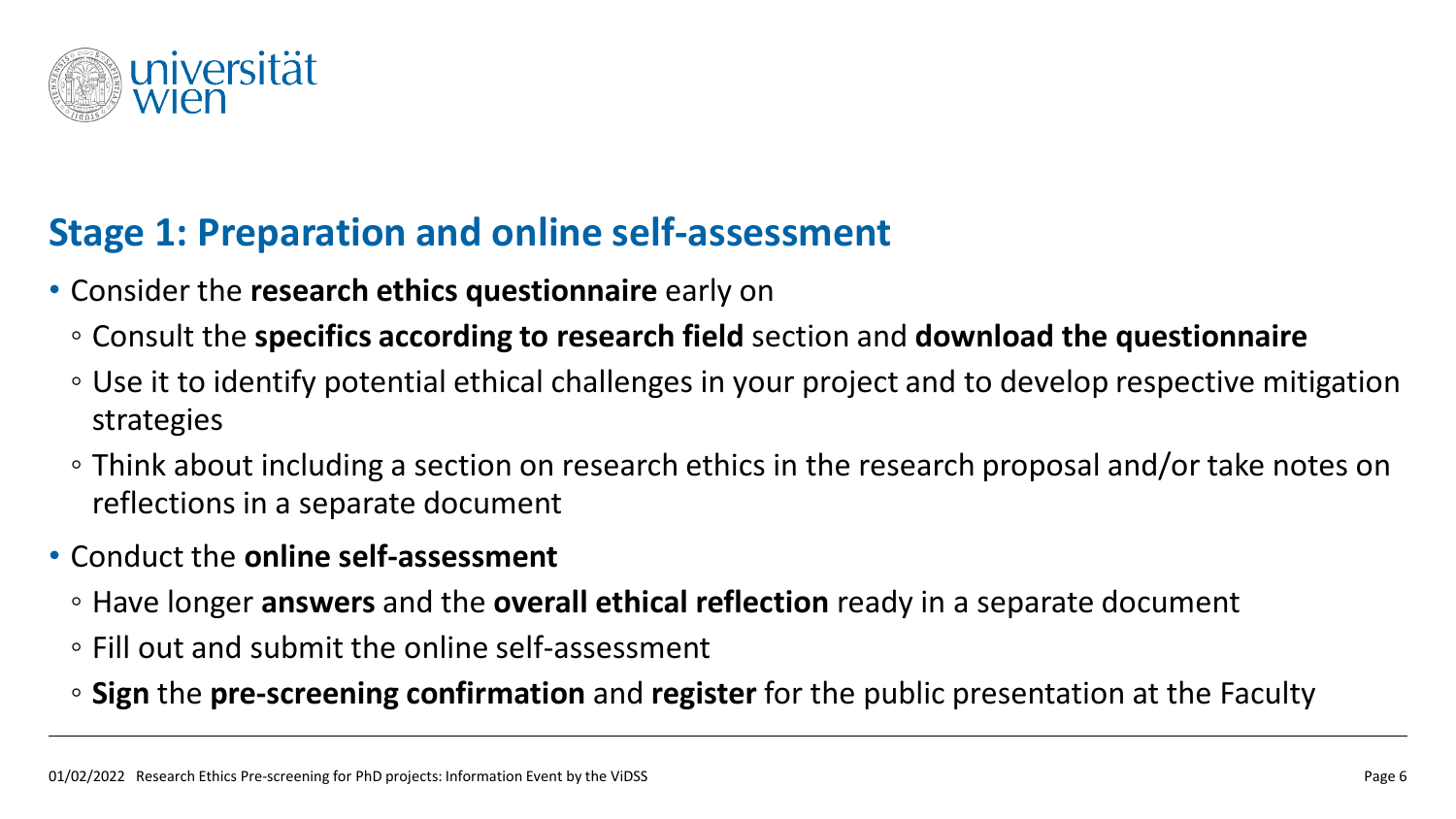

# **Stage 2: Public presentation at the Faculty**

- Research proposal: you do not have to (but still can) include a section on research ethics
- **Summarize reflections on research ethics** during the public presentation at the Faculty
- **Discussion** with the **Doctoral Advisory Board**
	- Are these reflections and proposed mitigation strategies **coherent with the proposed research**?
	- Are there challenges suggesting an **application with the Ethics Committee** of the University of Vienna?
	- **Feedback** on ethical challenges and proposed mitigation strategies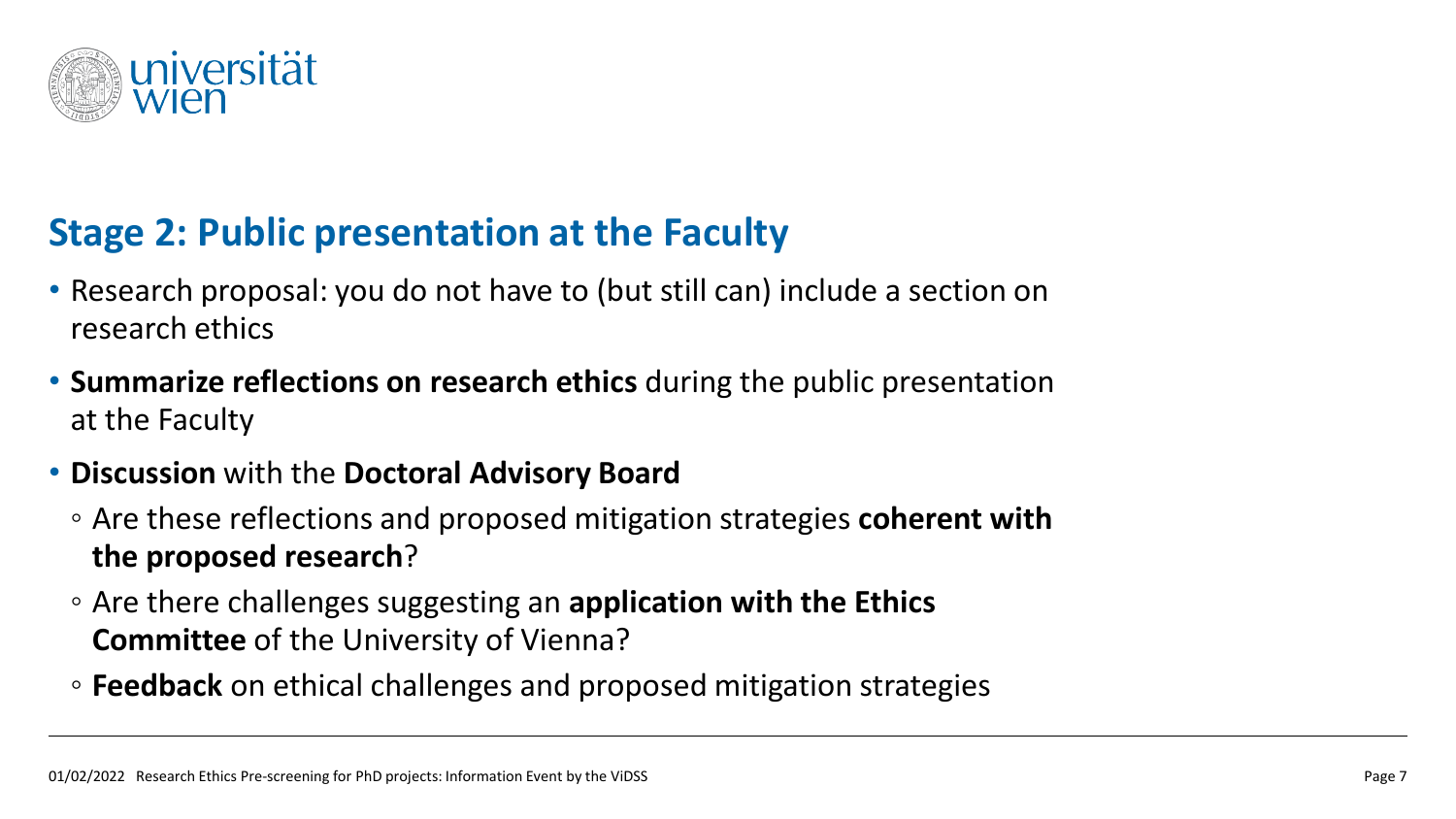

# **Stage 3: Preparation of empirical research**

- Doctoral candidates are advised to **consider comments received by the Doctoral Advisory Board** throughout the public presentation at the Faculty
- Do comments and feedback suggest adaptations or further development of the project design?
- Discuss potential adaptations/reactions with your **supervisor**
- Have a look at the **specifics according to research field** to find out whether you have to conduct the regular [Research Ethics Screening](https://sowi.univie.ac.at/en/research/research-ethics/research-ethics-screening/) before you can start empirical research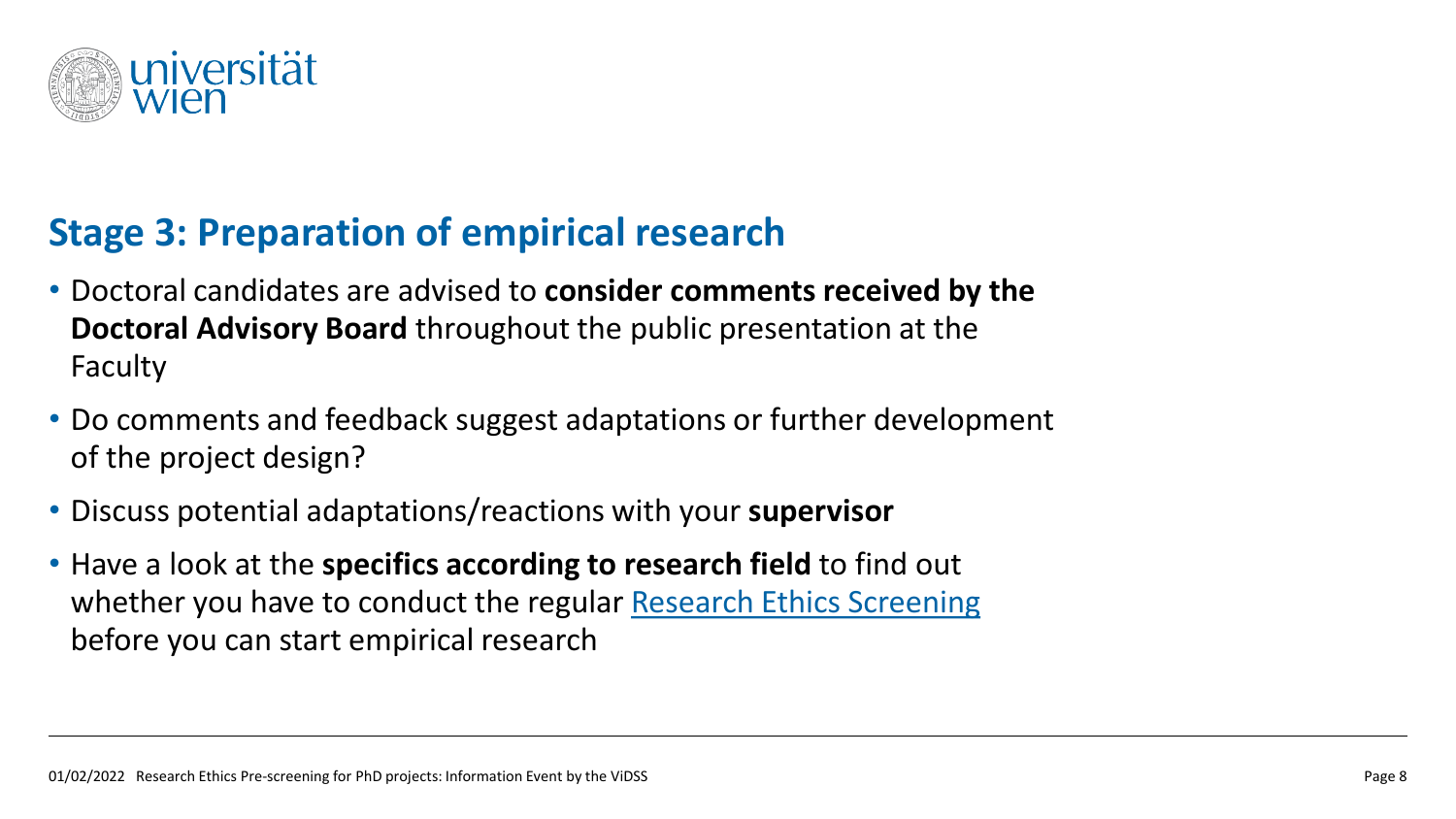

# **Practical example: "walk-through"**

- 1. check-out the **[website](https://sowi.univie.ac.at/en/research/research-ethics/pre-screening-for-phd-projects/)**
- 2. Download the field-specific research ethics questionnaire
- 3. Use it to further develop your project
- 4. Prepare answers and an overall ethical reflection in a document
- 5. Go online and fill out the online self-assessment
- 6. Check e-mails, sign the pre-screening confirmation and register for the FOP
- 7. Present and discuss reflections and mitigation strategies at the FÖP
- 8. Consider the comments received and discuss reactions with supervisor
- 9. Check out whether the regular Research Ethics Screening is mandatory as well or not